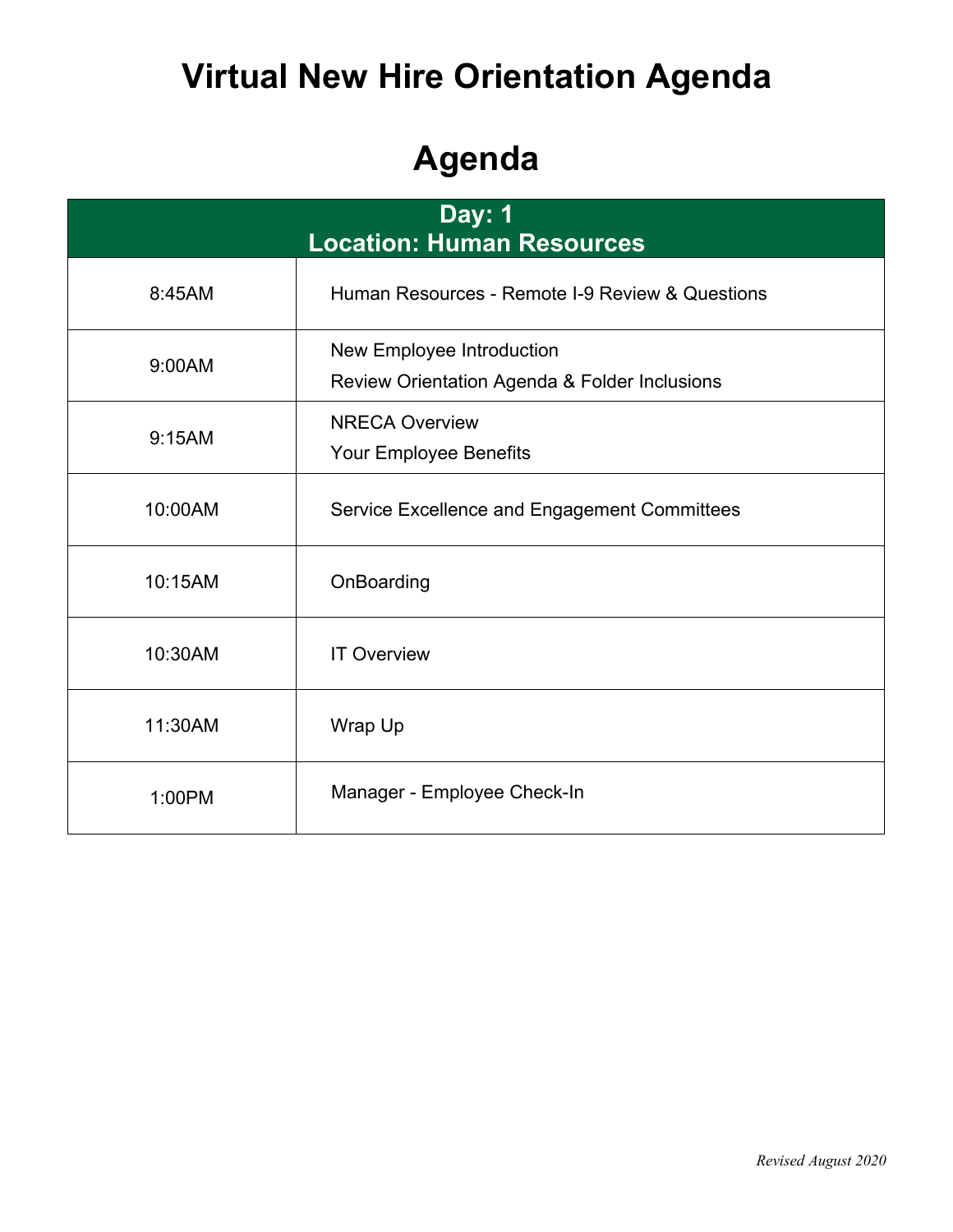# **Virtual New Hire Orientation Agenda**

| Day: $2$<br><b>Location: Your Department</b> |                                         |  |  |  |
|----------------------------------------------|-----------------------------------------|--|--|--|
| With Your Manager                            | <b>Review Job Description</b>           |  |  |  |
|                                              | Performance Management Overview         |  |  |  |
|                                              | Meet Your Team/Department Org Chart     |  |  |  |
|                                              | NRECA Leadership & Strategic Priorities |  |  |  |
|                                              | <b>Department Priorities/Goals</b>      |  |  |  |
|                                              | <b>Review NRECA/Department Policies</b> |  |  |  |

| <b>Day: 3</b><br><b>Location: Human Resources</b> |                                                                                                                                                                                                                                                                    |  |  |  |
|---------------------------------------------------|--------------------------------------------------------------------------------------------------------------------------------------------------------------------------------------------------------------------------------------------------------------------|--|--|--|
| 2:00PM                                            | <b>Strategic Sourcing &amp; Procurement (SSP) Presentation</b>                                                                                                                                                                                                     |  |  |  |
| 2:15PM                                            | <b>Branding Guidelines &amp; NRECANow Presentation</b>                                                                                                                                                                                                             |  |  |  |
| 2:45 PM                                           | <b>Systems Demonstration</b><br><b>NRECA Now</b><br>Oracle Employee Self Service<br><b>ADP Employee Self Service</b><br>Cornerstone - Learning Management<br>Performance Management<br><b>NRECA Recognition Program</b><br>Cooperative.com<br><b>Health Equity</b> |  |  |  |
| 3:30 PM                                           | Wrap-up                                                                                                                                                                                                                                                            |  |  |  |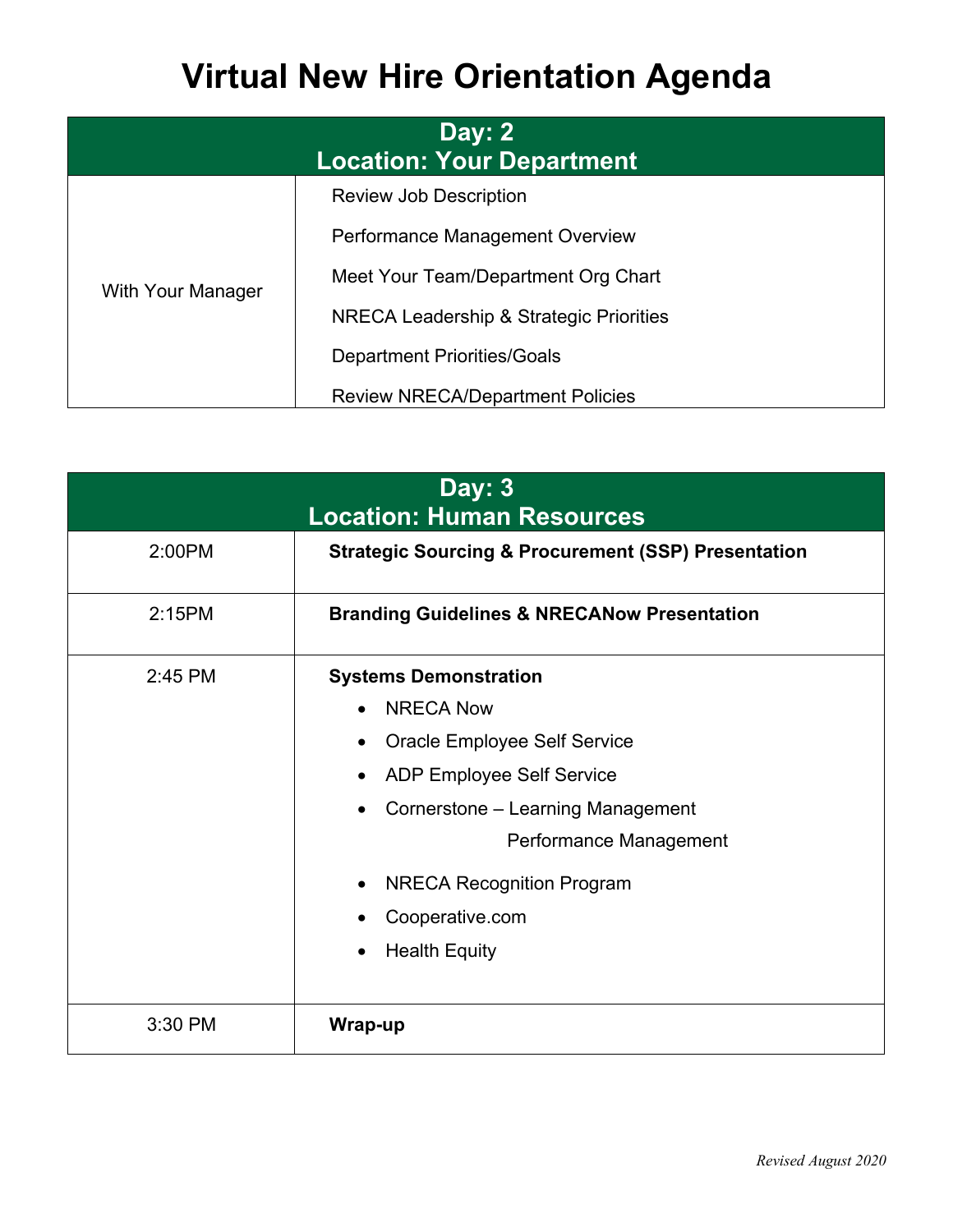| ® | Policy: 8.1                       |                                                         | <b>Type: Staff</b>     |            |
|---|-----------------------------------|---------------------------------------------------------|------------------------|------------|
|   |                                   | Title: INCLEMENT WEATHER - ARLINGTON                    |                        |            |
|   |                                   | <b>Accountable:</b> Sr. Vice President, Human Resources |                        |            |
|   |                                   | <b>Approved By:</b> Chief Executive Officer             |                        |            |
|   | <b>Effective Date: 12/05/2017</b> |                                                         | <b>Amendment Date:</b> | 02/26/2019 |

### **Policy**

All NRECA employees should make every effort to report for work during inclement weather, but should also take precautions to ensure their personal safety. Generally, NRECA will follow the Federal Government's announcements regarding closure, delayed arrival, early dismissal and unscheduled leave. Employees should monitor news broadcasts or the Office of Personnel Management website for information concerning the Federal Government's response to hazardous conditions. Employees must contact their manager as soon as possible if they are unable to report to the office at their normally scheduled start time.

The NRECA building will always be "open," regardless of the federal government's announced closure or leave status. When appropriate, managers may also grant AWA or teleworking for individuals with particular commuting safety or child care concerns.

Employees who are already approved for PTO should record inclement weather days as PTO days. Employees who have an alternative work arrangement who are not impacted by the inclement weather should continue with their regular schedule and timekeeping.

### **Guidelines**

See Attachment A for specific guidelines regarding Federal Government Closures.

Communication Guidelines - In the event of a government closure, delayed arrival or early dismissal, the Member Contact Center will be notified so that members can be made aware that responses from Arlington employees may be delayed. Employees are required to adhere to the following communication guidelines:

- 1. Update your voicemail greeting to inform callers that you are out of the office and that you are monitoring voicemail or can be contacted at another phone number.
- 2. Turn on your e-mail Out-Of-Office Assistant with an appropriate message, such as "It is NRECA's policy to follow the federal government's inclement weather status. Therefore, I will not be in the office today" or "I will check email periodically and will respond as quickly as possible."
- 3. Exempt employees: Check and respond to voicemail and email messages routinely throughout the day. If you cannot, designate in your voicemail and email messages who can be contacted in your absence.

Employee Safety – If adverse weather conditions exist and the federal government does not close, employees will determine for themselves their ability to safely commute to and from work, requesting leave if necessary.

- 1. Employees are responsible for notifying their managers as early as possible if they cannot safely commute to the NRECA office because of the weather.
- 2. Managers or their designees may permit individual employees to leave the office early due to their personal commuting pattern or circumstances, in the interest of their safety.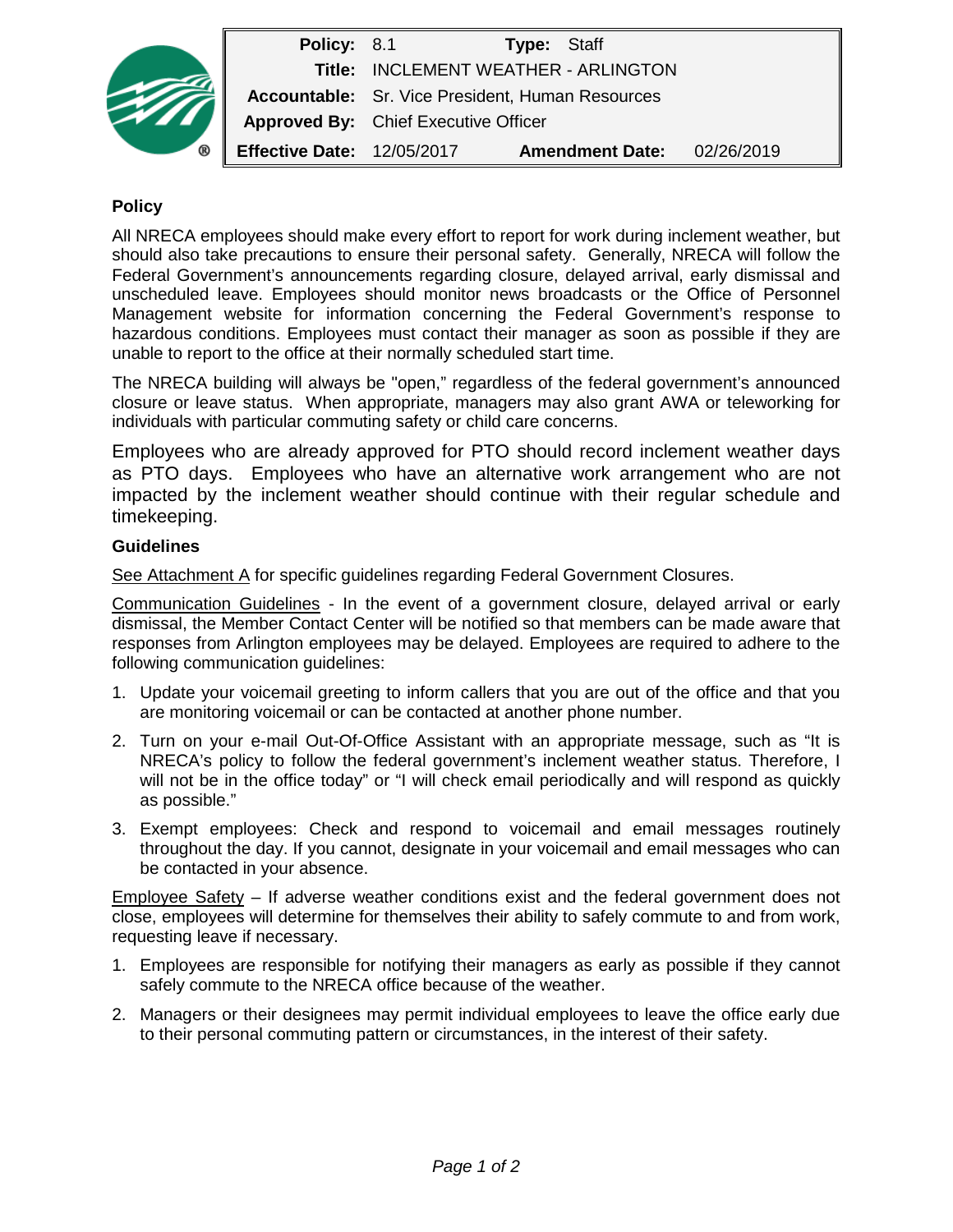### Manager Responsibilities

- 1. Managers should ensure employees have the tools to effectively work from home in the event of a government closure or an emergency situation affecting access to the NRECA office.
- 2. Managers should communicate department expectations in addition to the expectations outlined in this policy in the event of a federal government closure or an emergency situation affecting access to the NRECA office.

#### Policies for cross reference include:

Staff Policy 3.3 – Time Reporting and the Fair Labor Standards Act